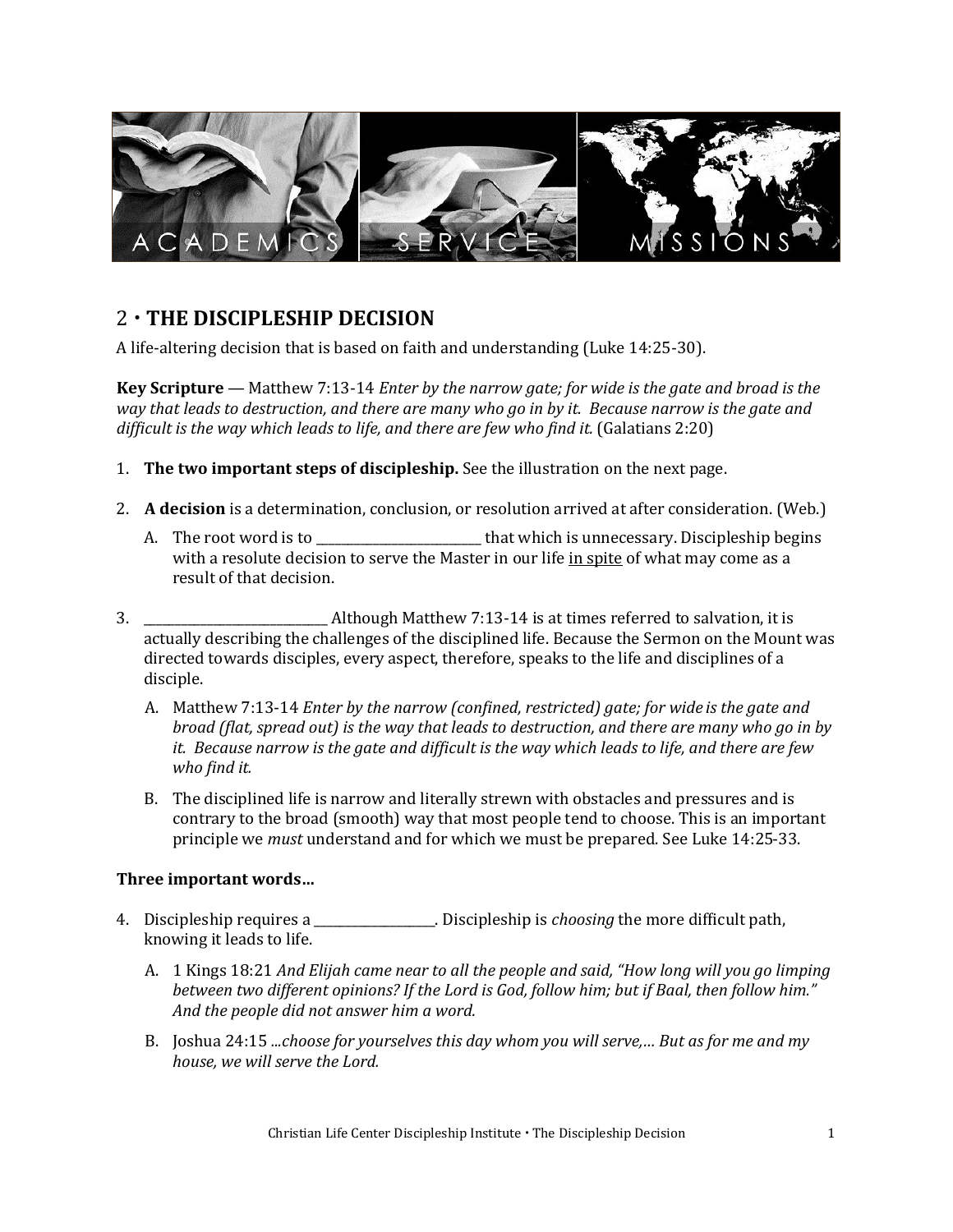

THE FIRST STEP is the surrender to the Lordship of Jesus Christ. Our will must bow to His in defined and open commitment.

THE SECOND STEP is the development of Biblical convictions which we follow without compromise. It is our heart and will fully committed to God's principles revealed in His Word, the Bible.

- C. Do you believe that we literally set the direction of our life with choices? Explain.
- 5. Discipleship requires spiritual  $\qquad \qquad$ , always being aware of distractions that can, and will, cause us to delay or divert our decision to follow Him and grow in our Divine calling.
	- A. Luke 9:62 *...But Jesus said to (those who wanted to be disciples), "No one, having put his hand to the plow, and looking back, is fit for the kingdom of God."* (Luke 14:27)
		- Again, this was not salvation but a usability issue, a wholehearted follower with a single focus.
- 6. Discipleship requires personal \_\_\_\_\_\_\_\_\_\_\_\_\_\_\_\_\_\_\_\_\_\_\_\_\_\_.
	- A. Luke 14:25-33 *...In the same way, those of you who do not give up everything you have cannot be my disciples.* (Galatians 2:20

#### **Convictions versus preferences…**

- 7. A **conviction** is a Biblical principle we determine to follow, \_\_\_\_\_\_\_\_\_\_\_\_\_\_\_\_\_\_\_\_\_\_\_\_\_\_\_\_\_\_\_\_\_\_\_\_! Convictions define our commitment and are essential to who we are and what we can become. It is something about which we are absolutely convinced.
	- A. Key Scripture Read Daniel 3:14-30 *"...our God whom we serve is able to deliver us from the burning fiery furnace, and He will deliver us from your hand, O king. But if not, let it be known to you, O king, that we do not serve your gods, nor will we worship the gold image which you have set up."...*
- 8. A **preference** changes with the situation when a conviction is not convenient. Also, when a conviction is seen in public but is not lived out in our private life, it is a preference.
	- A. Much of Israel's history in the Old Testament (in particular the book of the Judges) reveals that they were only as strong as their *conviction* to serve God whole-heartedly. Because of their lack of determination to serve God, they could not remain victorious over their enemies!
	- B. Do you think that many of *our* weaknesses are simply the absence of Godly convictions?
- 9. **1 Corinthians 16:13-14** *Be on your guard; stand firm in the faith; be courageous; be strong. Do everything in love*. This powerful Scripture reveals what every believer can experience when we are guided by strong, Biblical convictions.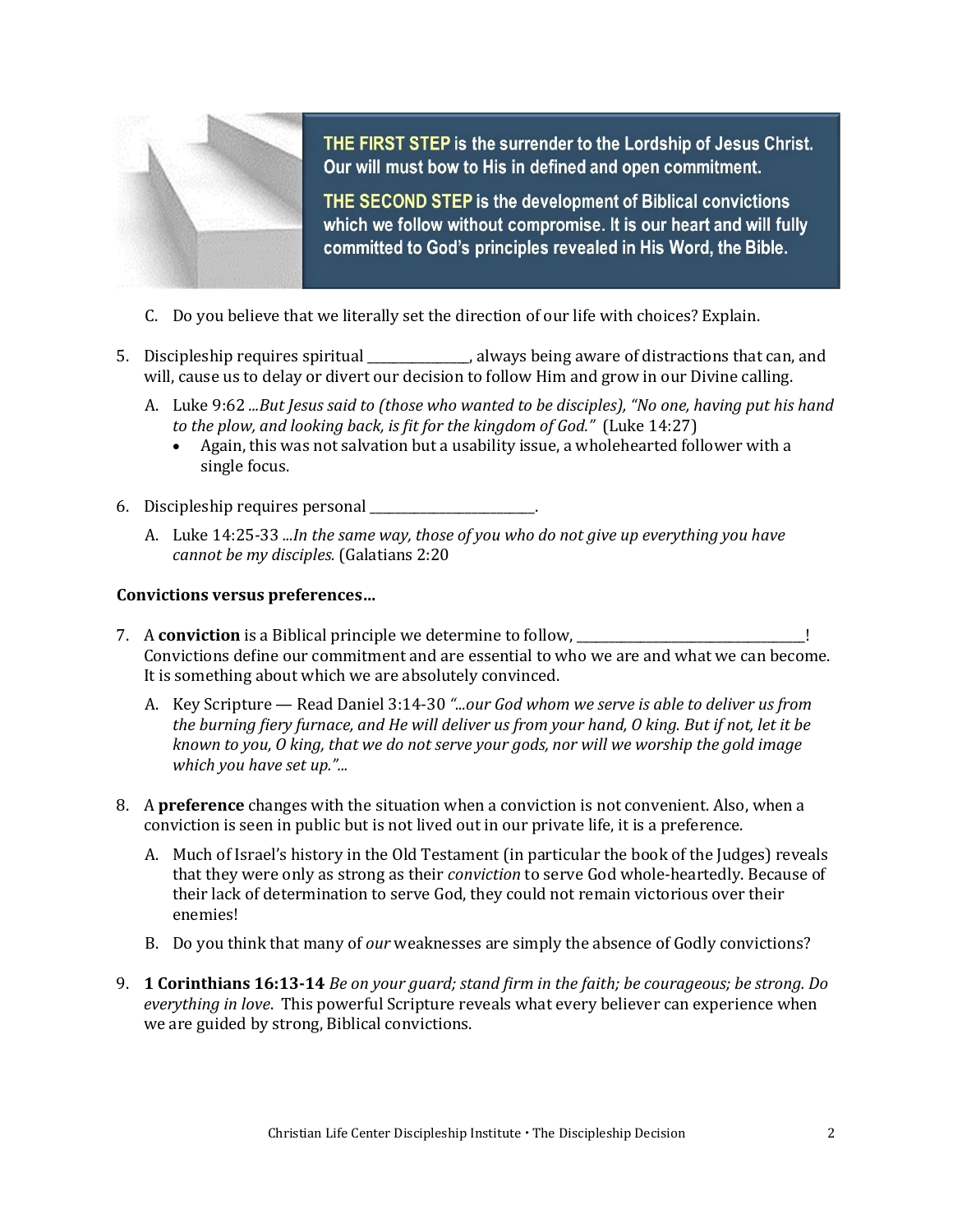#### **OVERVIEW OF THE SERMON ON THE MOUNT**

1. The Sermon On the Mount is the title given to Jesus' teachings in Matthew 5, 6, and 7. The traditional location is on the northwestern shore of the Sea of Galilee between Capernaum and Gennesaret.



- A. Although many others were present, Jesus seems to have had His disciples as the primary recipients of the sermon. Matthew 5:1-2 *...and when He was seated His disciples came to Him. Then He opened His mouth and taught them, saying...*
- 2. The Sermon on the Mount is Jesus' teaching on the lifestyle of disciples, bringing them to spiritual maturity. Matthew 5:48, *Therefore you shall be perfect, just as your Father in heaven is perfect.* The word "perfect" means to be full-grown as contrasted to infancy and childhood, having reached the goal for that which he/she was created. In other words, a mature disciple.
	- A. Discipleship deals with **deeper Truth, responsibility and eternal reward** (5:1-12).
		- The Beatitudes (on the following pages) teach that happiness is not based upon circumstances but on Divine conditions, a foundational understanding for disciples.
	- B. We have the **responsibility** to influence our society for the Kingdom (5:13-16). Salt (producing growth and "disinfecting") and light (our words and actions as declarative).
	- C. Christ fulfills the Law and gives us the ability to **overcome** the root and motivation of sin and wrong behavior through the power of the Spirit (5:17-48).
		- Read Galatians 5:16-18. The battle in our lives is not just against the devil but, more importantly, it is a clash between our own flesh nature and the gentle leading of the Holy Spirit. This passage is a powerful pattern for spiritual victory.
	- D. Jesus gave us a pattern for an effective life of **prayer** and fasting (6:1-18).
		- The five parts of the disciple's prayer pattern are praise, priorities, provision, pardon and power, and back to praise. (QR Code). This is a prayer God will ALWAYS answer!



- E. As disciples we are able to have an **eternal perspective** on temporal things (6:19-34).
	- Not serving the spirit of the world system (Mammon).
	- Overcoming worry by trusting God for all our provision, knowing He will provide when our focus is on His Kingdom priorities.
- F. Understanding and discerning the **root-fruit** principle (7:1-23).
	- Judging others before we have judged ourselves.
	- The right motivation for asking with an accompanying determination to wait for it.
	- Many choose the broad way but few choose the narrow way (discipleship).
	- Ability to discern false prophets, their fruit, speech and lifestyle.
- G. Building our life on **obedience** to Christ's words (7:24-29).
	- This important parable summarizes all Christ taught in the Sermon. The "rock" in verses 24 and 27, is obedience to (hearing and doing) the message He shared earlier in the sermon. The one who builds his or her life on the teachings and principles Christ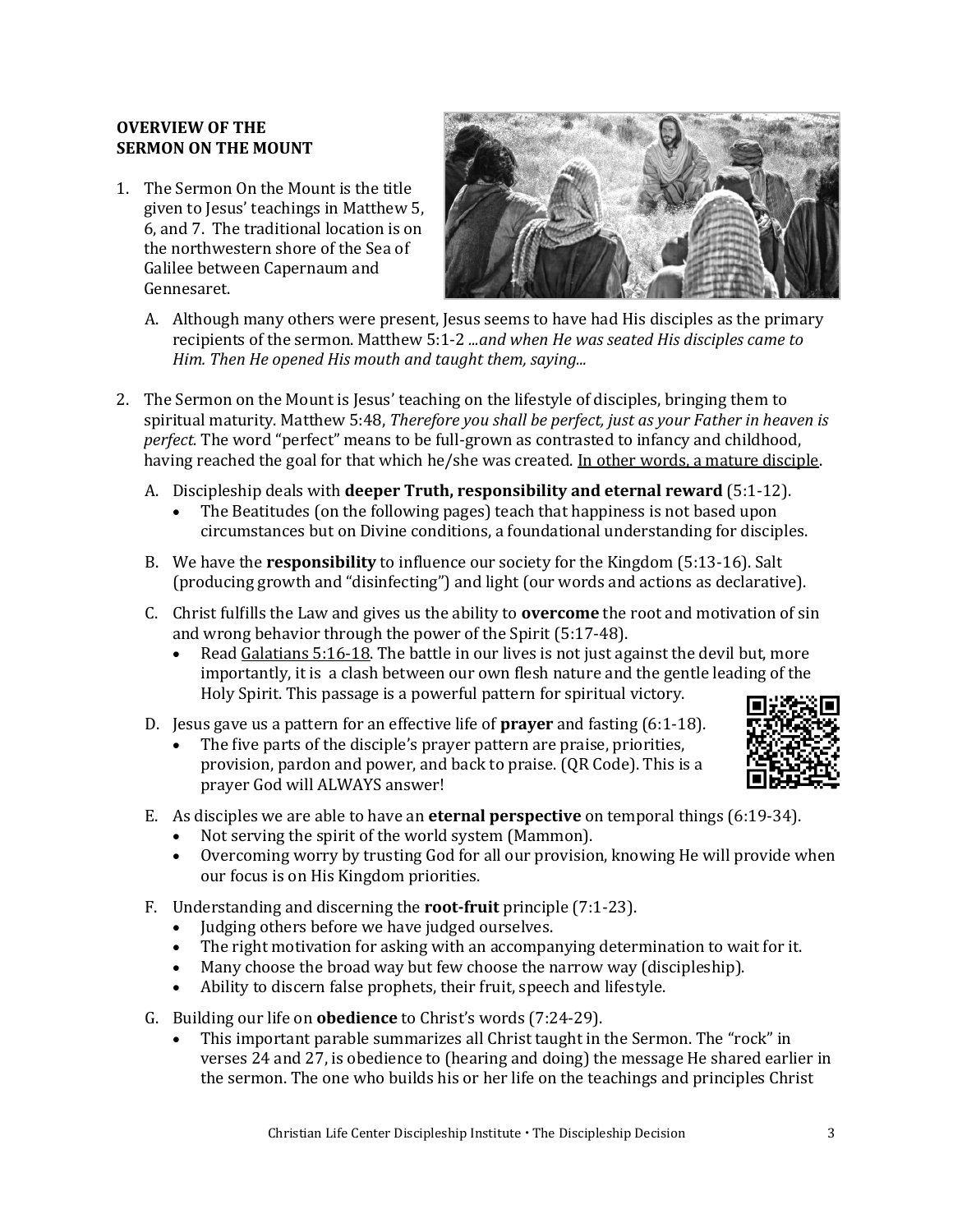taught and practices them will be able to withstand the storms of life.

- 3. **A deeper look at the Beatitudes in Matthew 5:1-10**. The Beatitudes begin with the expression, "Blessed are…" The idea here is that of a "blissful" state *not* based upon earthly circumstances but on **Divine conditions**.
	- A. Blessed are the **poor** (ptochos) **in spirit**, for theirs is the Kingdom of Heaven.
		- One who has nothing and is completely empty, who realizes that they can never achieve salvation on their own and who put their complete faith and trust in Christ.
		- In Luke 15:21, the prodigal son *became* poor in spirit by realizing his sin and repenting. In Luke 18:10-14, the beggar was justified before God *because* of his humility.
	- B. Blessed are they who **mourn** (pentheo), for they will be comforted.
		- To grieve, to strike/beat the chest, an outward, Jewish sign of inward grief.
		- In Nehemiah 1 we see the sorrow of Nehemiah over the result of the sins of Israel.
	- C. Blessed are the **meek** (prautes), for they will inherit the earth.
		- The word refers to a strong and powerful horse or an ox that has been trained and disciplined. This is a person who is controlled by God in thought, word, and action.
		- Moses was the meekest man above all men (Numbers 12:3); it is the meek (humble) whom God guides in His way (Psalm 25:9).
	- D. Blessed are they who **hunger and thirst** for Righteousness (dikaiosune), for they will be filled.
		- Righteousness is a life style that is in conformity to the will of God. It focuses on virtue, being morally right as opposed to lawlessness.
	- E. Blessed are the **merciful** (eleemon), for they shall be shown mercy.
		- Compassionate, involving the heart, mind, and action. Jesus had compassion on the crowds and healed and fed them (Matthew 9:36; 14:14; 15:32; 20:34).
	- F. Blessed are the **pure** (katharos) **in heart**, for they will see God.
		- Something cleansed by shaking it as in a sieve. It is free from impurities and other contaminates (Psalm 24:3-4).
		- Mark 7:20-23 states that every unclean thing comes from the heart, the origin of our emotions and will. Psalm 119:9 states "How can a young man keep his way pure? By living according to Your Word."
	- G. Blessed are the **peacemakers** (eirenopoios), for they will be called sons of God.
		- One who makes peace in others having first received peace with God in his own heart. They are peace makers, not peace keepers. (Note the illustration on page 6 in the online notes)
		- Peace with God (Romans 5:1), the peace of God (Philippians 4:7), the God of Peace (Romans 16:10).
	- H. Blessed are those who are **persecuted**, for theirs is the Kingdom of God.
		- The blessing is for those who are being persecuted not for doing wrong or evil acts but for doing right. (Acts 7:54-60).

**Answers** — cut away | Prepared | choice | focus | sacrifice | no matter what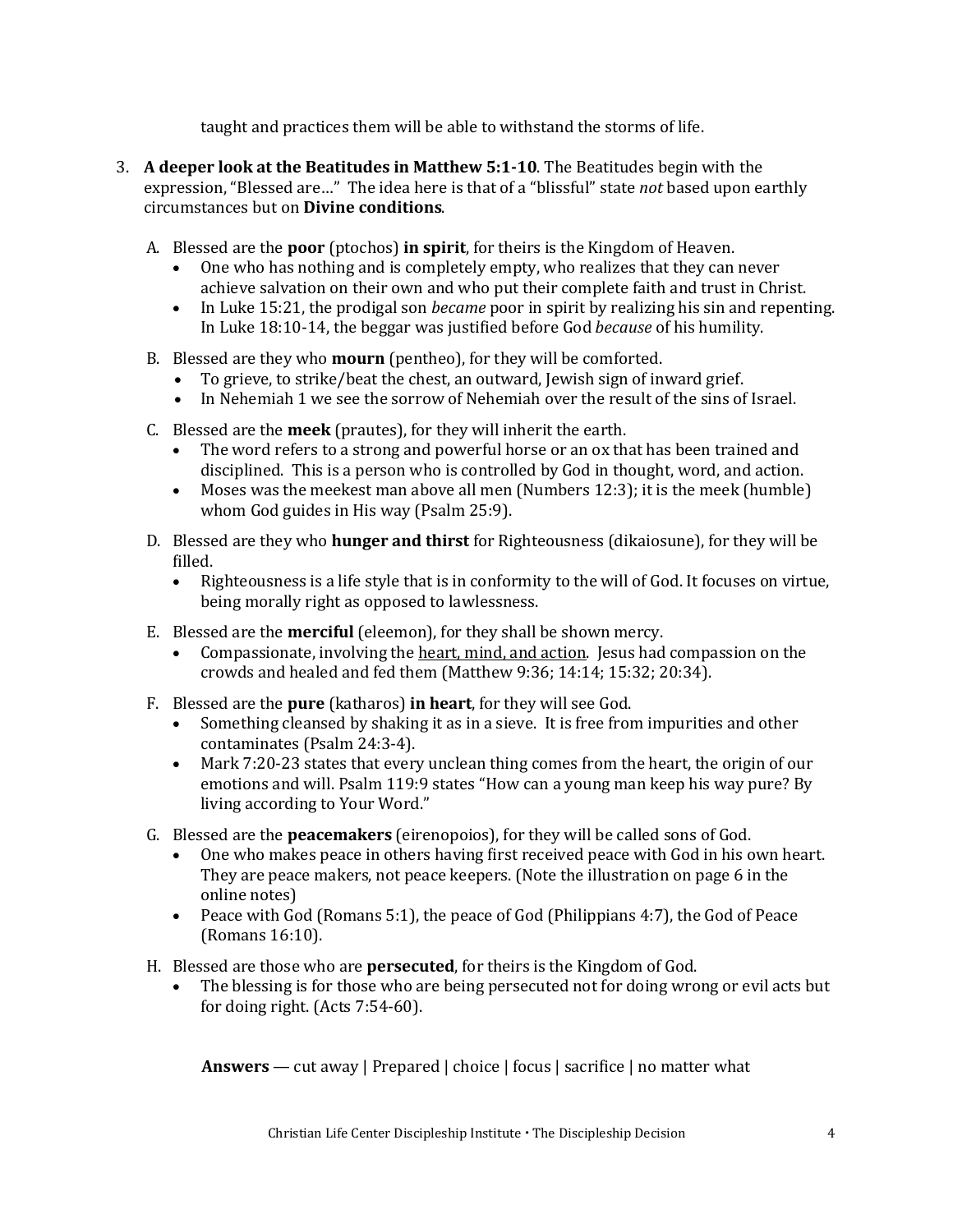#### **FOR NEXT WEEK...**

- 1. **Scan the QR Codes below** QR code 1 is the main course. QR code 2 is for the lesson notes. QR code 3 are the exegetical sheets (Bible study sheets).
- 2. **Read lesson 3, Understanding the Bible** (Becoming a disciplined student of God's Word) for next week. Be sure to check out the accompanying links.
- 3. **Look at the Bible study sheets** found as a link on the main course, under lesson 3 (QR code 3) Familiarize yourself with the format of Bible Study Sheets.
- 4. **Memory Verse** 2 Timothy 3:16-17 *All Scripture is given by inspiration of God, and is profitable for doctrine, for reproof, for correction, for instruction in righteousness, that the man of God may be complete, thoroughly equipped for every good work.* (Alternate verse: 2 Timothy 2:15)
- 5. **Use the Weekly Time Sheet** to track your activities. Use it to journal what God is speaking to you. Be sure to keep it brief.
- 6. **Meet with your accountability group**.

*Do the best you can and we'll see you next week. Pastors Jack and Jane.*



QR Code 1 **Main Course**



QR Code 2 **Lesson 3**



QR Code 3 **Bible Study Sheets**